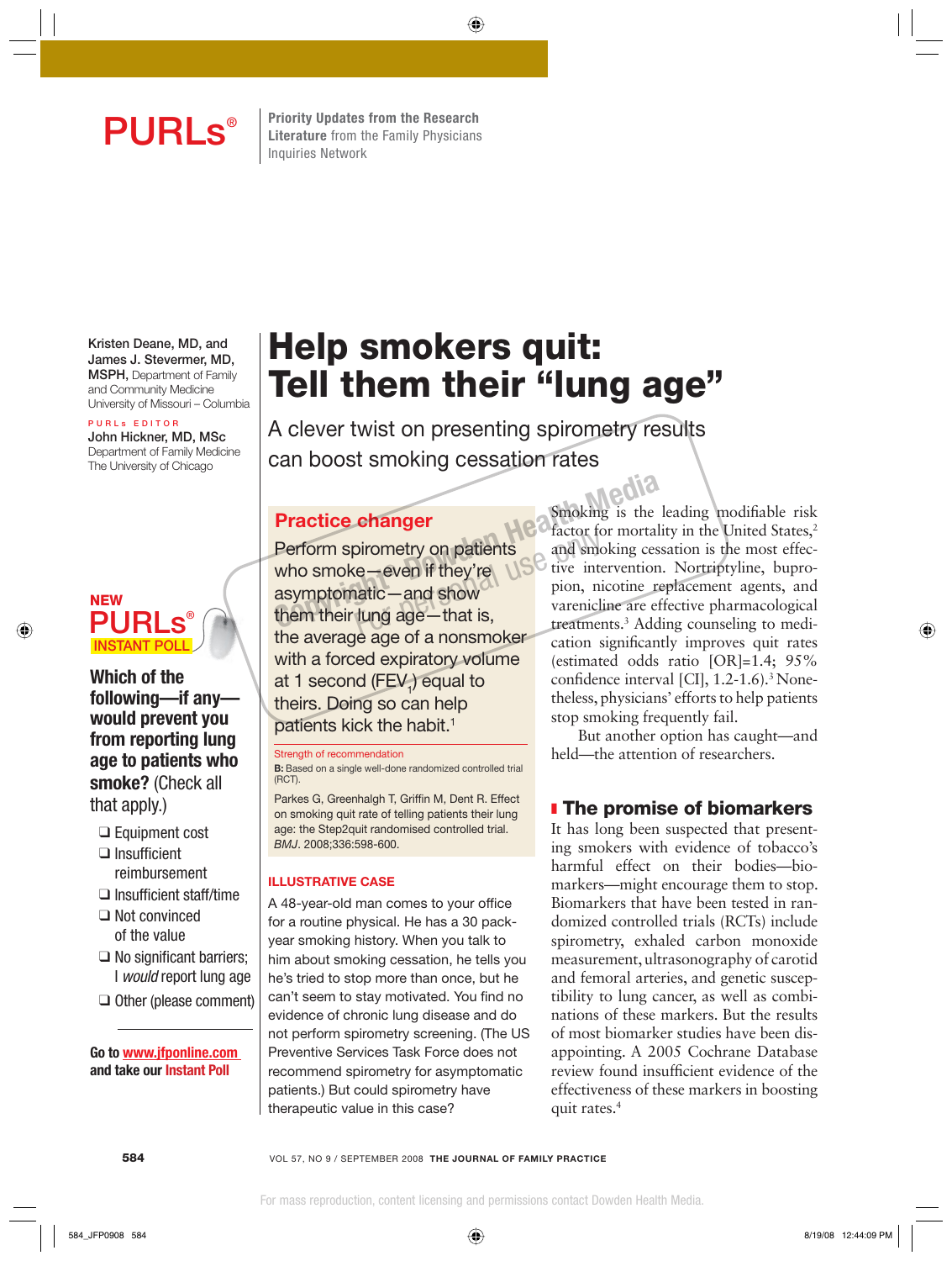## ❚ **Lung age, a biomarker that's easily understood**

Lung age, a clever presentation of spirometry results, had not been tested in an RCT prior to the study we summarize below. Defined in 1985, lung age refers to the average age of a nonsmoker with a forced expiratory volume at 1 second  $(FEV_1)$  equal to that of the person being tested (**FIGURE 1**). The primary purpose was to make spirometry results easier for patients to understand, but researchers also envisioned it as a way to demonstrate the premature lung damage suffered as a consequence of smoking.<sup>5</sup>

## **STUDY SUMMARY**

## ❚ **Graphic display more effective than FEV, results**

This study was a well-done, multicenter RCT evaluating the effect on tobacco quit rates of informing adult smokers of their lung age.<sup>1</sup> Smokers ages 35 and older from 5 general practices in England were invited to participate. The authors excluded patients using oxygen and those with a history of tuberculosis, lung cancer, asbestosis, bronchiectasis, silicosis, or pneumonectomy. The study included 561 participants with an average of 33 pack-years of smoking, who underwent spirometry before being divided into an intervention or a control group. The researchers used standardized instruments to confirm the baseline comparability of the 2 groups.

Subjects in both groups were given information about local smoking cessation clinics and strongly encouraged to quit. All were told that their lung function would be retested in 12 months.

The controls received letters with their spirometry results presented as  $FEV<sub>1</sub>$ . In contrast, participants in the intervention group received the results in the form of a computer-generated graphic display of lung age (**FIGURE 2**), which was further explained by a health care worker. They also received a letter within 1 month containing the same data. Participants were evaluated for smoking

#### **FIGURE 1**

## **Translating FEV, into lung age<sup>1</sup>**

#### **MEN**

Lung age = (2.87  $\times$  height [inches]) – (31.25  $\times$  observed FEV<sub>1</sub> [liters]) – 39.375 **WOMEN**

Lung age = (3.56  $\times$  height [inches]) – (40  $\times$  observed FEV<sub>1</sub> [liters]) – 77.28

#### **FIGURE 2**

### **Lung age helps spirometry pack a bigger punch**



Drawing a vertical line from the patient's age (on the horizontal axis) to reach the solid curve representing the lung function of the "susceptible smoker" and extending the line horizontally to reach the curve with the broken lines representing "never smokers" graphically shows the patient's lung age and the accelerated decline in lung function associated with smoking. The patient shown here is a 52-year-old smoker with FEV<sub>1</sub> equivalent to a 75-year-old nonsmoker.

**Source:** Parkes G et al. BMJ. 2008;336:598-600. Reproduced with permission from the BMJ Publishing Group.

cessation at 12 months, and those who reported quitting received confirmatory carbon monoxide breath testing and salivary cotinine testing. Eleven percent of the subjects were lost to follow-up.

## ❚ **Quit rates higher when patients know lung age**

At 1 year, verified quit rates were  $13.6\%$ in the intervention group and 6.4% in the control group (a difference of 7.2%, 95% CI, 2.2%-12.1%; *P*=.005). This means that for every 14 smokers who are told their lung age and shown a graphic display of this biomarker, 1 additional smoker will quit after 1 year.

Contrary to what might be expected, the investigators found that quitting did not depend on the degree of lung damage. Patients with both normal and abnormal lung age quit smoking at similar rates.

## **FAST** TRACK

**For every 14 smokers who are told their lung age and shown a graphic display of this biomarker, 1 additional smoker will quit**

#### **PURLs methodology**

This study was selected and evaluated using FPIN's Priority Updates from the Research Literature (PURL) Surveillance System methodology. The criteria and findings leading to the selection of this study as a PURL can be accessed at www.jfponline.com/purls.

**CONTINUED**